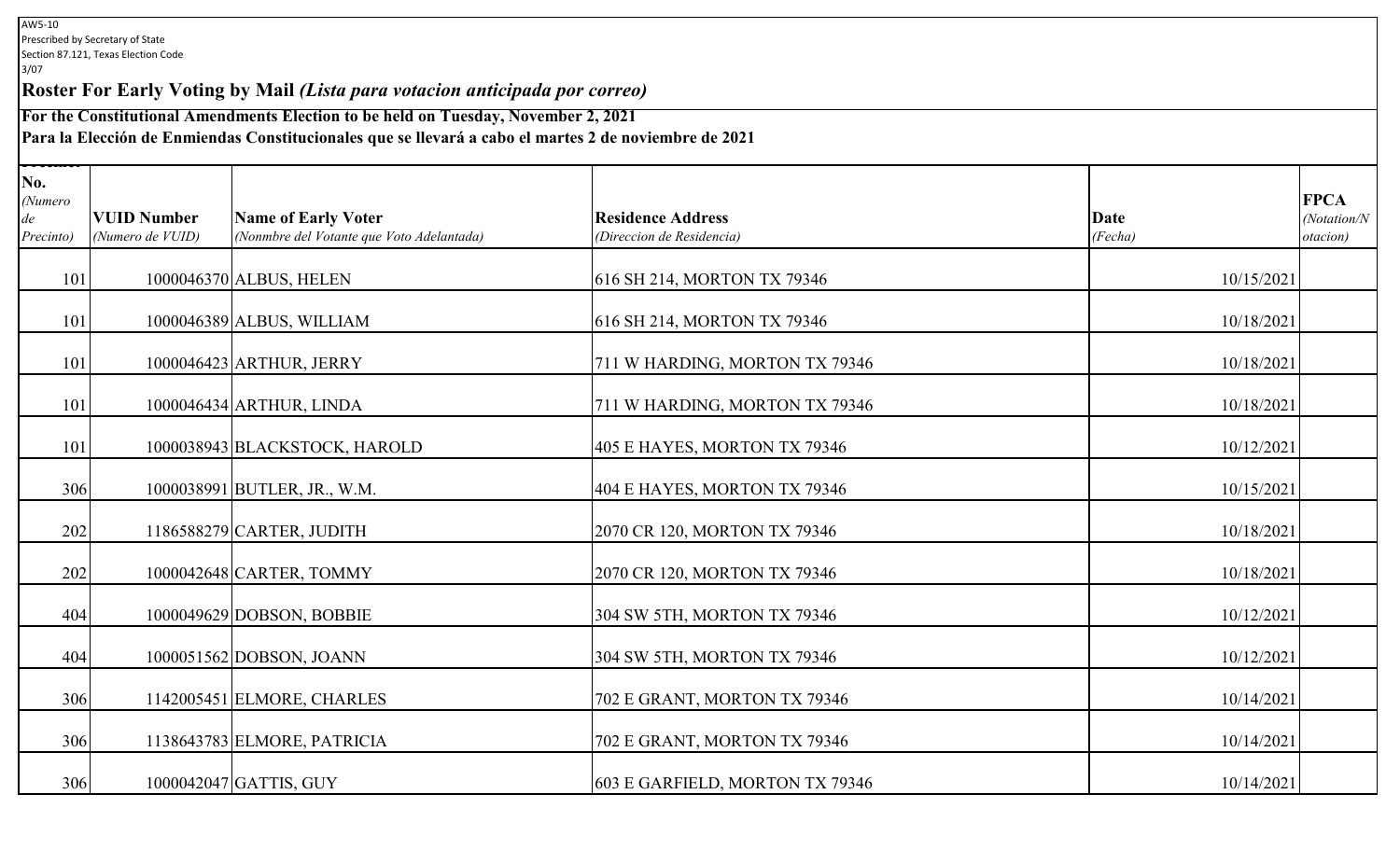| County election precinct of registration. (Precinto del Condado en que esta registrado.)<br><b>COCHRAN</b> |                                                   |                                                                         |                                                       |                        |                                 |  |
|------------------------------------------------------------------------------------------------------------|---------------------------------------------------|-------------------------------------------------------------------------|-------------------------------------------------------|------------------------|---------------------------------|--|
| No.                                                                                                        | <b>Precinct   VUID Number</b><br>(Numero de VUID) | <b>Name of Early Voter</b><br>(Nonmbre del Votante que Voto Adelantada) | <b>Residence Address</b><br>(Direccion de Residencia) | <b>Date</b><br>(Fecha) | (Notation/N<br><i>otacion</i> ) |  |
| 303                                                                                                        |                                                   | 2164218671 HARPER, PATRICK                                              | LOT 385 GOLDEN PLAINS, BLEDSOE TX 79314               | 10/18/2021             |                                 |  |
| 101                                                                                                        |                                                   | 1000045697 HENDON, CHEROLYNE                                            | 505 W HARDING, MORTON TX 79346                        | 10/14/2021             |                                 |  |
| 404                                                                                                        |                                                   | 1203005092 HOWELL, PATRICIA                                             | 335 CR 35, MORTON TX 79346                            | 10/12/2021             |                                 |  |
| 404                                                                                                        |                                                   | 1203005125 HOWELL, RONALD                                               | 335 CR 35, MORTON TX 79346                            | 10/12/2021             |                                 |  |
| 202                                                                                                        |                                                   | 1000042987 PURCELL, RUTH                                                | 203 TYLER, WHITEFACE TX 79379                         | 10/14/2021             |                                 |  |
| 404                                                                                                        |                                                   | 2127205806 ROMERO, GEORGE                                               | 708 W WASHINGTON, MORTON TX 79346                     | 10/15/2021             |                                 |  |
| 101                                                                                                        |                                                   | 1000039875 SIMPSON, CINDY                                               | 406 E GRANT, MORTON TX 79346                          | 10/15/2021             |                                 |  |
| 101                                                                                                        |                                                   | 1009355581 WESTBROOK, DORACE                                            | 105 E HARDING, MORTON TX 79346                        | 10/15/2021             |                                 |  |
| 101                                                                                                        |                                                   | 1000045759 LEWIS, MARY                                                  | 802 S MAIN, MORTON TX 79346                           | 10/19/2021             |                                 |  |
| 101                                                                                                        |                                                   | 1000047276 PRUITT, CAROL                                                | 602 W HARDING, MORTON TX 79346                        | 10/19/2021             |                                 |  |
| 404                                                                                                        |                                                   | 1000050158 TIMMONS, JUDY                                                | 470 CR 155, MORTON TX 79346                           | 10/19/2021             |                                 |  |
| 306                                                                                                        |                                                   | 10000038962 BROWN, CLAUDIA                                              | 605 E GRANT, MORTON TX 79346                          | 10/21/2021             |                                 |  |
| 101                                                                                                        |                                                   | 1000042329 BETTS, DOUGLAS                                               | 2051 FM 1780, MORTON TX 79346                         | 10/25/2021             |                                 |  |
| 306                                                                                                        |                                                   | 1012292487 KENNEDY, HARRY                                               | 308 E HAYES, MORTON TX 79346                          | 10/25/2021             |                                 |  |
| 306                                                                                                        |                                                   | 1010107138 KENNEDY, ROXIE                                               | 308 E HAYES, MORTON TX 79346                          | 10/25/2021             |                                 |  |
| 303                                                                                                        |                                                   | 1000048566 ADAMS, HARLIE                                                | 418 MCKINLEY, BLEDSOE TX 79314                        | 10/27/2021             |                                 |  |
| 101                                                                                                        |                                                   | 1000045860 REYES, ISIDRA                                                | 1803 FM 1780, MORTON TX 79346                         | 10/27/2021             |                                 |  |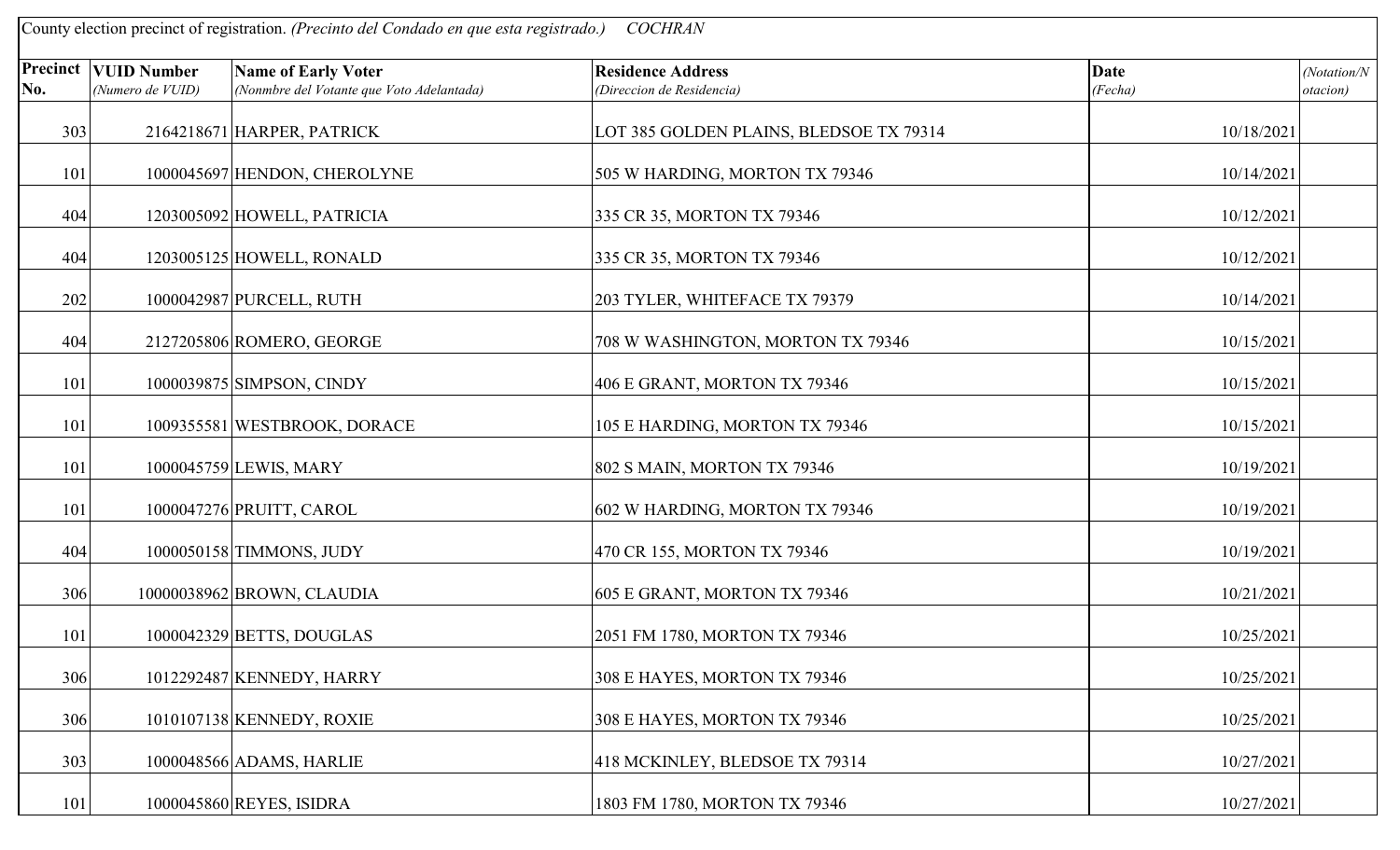| 101              |                                                 | 1000045873 REYES, POLICARPO                                             | 1803 FM 1780, MORTON TX 79346                         | 10/27/2021             |                          |
|------------------|-------------------------------------------------|-------------------------------------------------------------------------|-------------------------------------------------------|------------------------|--------------------------|
| PAGE (PAGINA): 2 |                                                 |                                                                         |                                                       |                        |                          |
| No.              | <b>Precinct VUID Number</b><br>(Numero de VUID) | <b>Name of Early Voter</b><br>(Nonmbre del Votante que Voto Adelantada) | <b>Residence Address</b><br>(Direccion de Residencia) | <b>Date</b><br>(Fecha) | (Notation/N)<br>otacion) |
| 306              |                                                 | 1000039501 RODDY, DONNA                                                 | 606 E HARDING, MORTON TX 79346                        | 10/27/2021             |                          |
| 306              |                                                 | 1000039490 RODDY, JIMMY                                                 | 606 E HARDING, MORTON TX 79346                        | 10/27/2021             |                          |
| 306              |                                                 | 1000038936 BARKER, DOROTHY                                              | 602 E LINCOLN, MORTON TX 79346                        | 10/28/2021             |                          |
| 101              |                                                 | 1000047765 TARANGO, JESUSITA                                            | 301 E BUCHANAN, MORTON TX 79346                       | 10/28/2021             |                          |
| 306              |                                                 | 1000040074 ABBE, B JEAN                                                 | 407 E HARDING, MORTON TX 79346                        | 11/1/2021              |                          |
| 303              |                                                 | 1000049189 MCCORMACK, LINDA                                             | 114 ADAMS, BLEDSOE TX 79314                           | 11/1/2021              |                          |
| 303              |                                                 | 2120633681 MCCORMACK, RONALD                                            | 114 ADAMS, BLEDSOE TX 79314                           | 11/1/2021              |                          |
|                  |                                                 |                                                                         |                                                       |                        |                          |
|                  |                                                 |                                                                         |                                                       |                        |                          |
|                  |                                                 |                                                                         |                                                       |                        |                          |
|                  |                                                 |                                                                         |                                                       |                        |                          |
|                  |                                                 |                                                                         |                                                       |                        |                          |
|                  |                                                 |                                                                         |                                                       |                        |                          |
|                  |                                                 |                                                                         |                                                       |                        |                          |
|                  |                                                 |                                                                         |                                                       |                        |                          |
|                  |                                                 |                                                                         |                                                       |                        |                          |